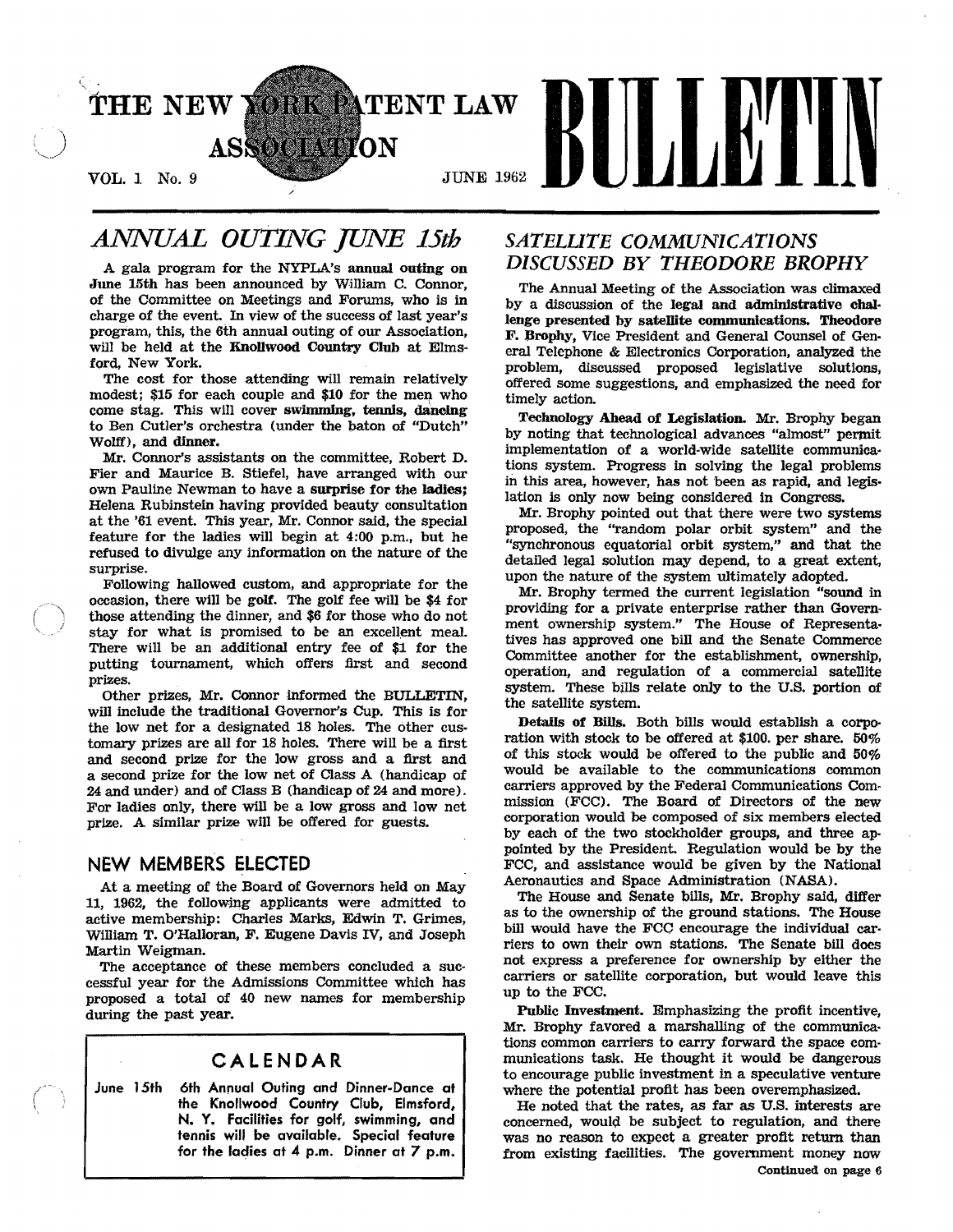# Editorial

This issue completes the first volume of your BULLE· TIN. A great deal of work and much thought on the part of many persons have gone into its production. Our labors have been worthwhile and the paper can be termed a success if you, the readers, have found it useful and interesting.

When the BULLETIN was set up it was predicted that its major problem would be "copy," and serious efforts have been made during the year to keep the officers, the committee chairmen, and the members alert to the need for a continuing fiow of material. Linage statistics based on the first eight issues show that despite this appeal only 63% of our total "copy" was generated by NYPLA activities. The other 37% dealt with the Patent Office; covered activities of other organizations; reached our mailbox as communications; or constituted special articles on outside topics which had been worked up by one of our editors or a guest writer, either on an assigned or voluntary basis.

We do, of course, plan to devote appreciable future space to professional activities and events outside of the Association, but we would hope that when Volume 2 of the BULLETIN goes into production in October our members--with or without portfolio-will take a more active part in contributing to its pages. Our first year has indicated that the BULLETIN has exciting potentials, but these can be fully realized only if it becomes a truly cooperative venture.

#### **DONOHUE RETIRES AS PRESIDENT**

It has been a pleasure, a privilege and an honor to serve as President of The New York Patent Law Asso· ciation. As one of my predecessors aptly stated, no one person can run such an Association as ours. Its success or failure is a measure of the work put into it by all the officers, the Governors, the chairmen of the various committees and subcommittees and committee members who give of their time and energy to make the Association function as it should.

In line with that fundamental principle, I wish to take this opportunity to extend my thanks and sincere appreciation to each of the officers and members of the Board of Governors, to each chairman of a committee and subcommittee, and to each committeeman and As· sociation member who has aided in the work of this Association during the past year. In particular, I want to express my appreciation and thanks to the Editors of the BULLETIN and the Chairman and members of the Committee on Publications for their magnificent and outstanding efforts which have made the BULLE· TIN a publication of which we are all proud.

-Mark N. Donohue

### **ACTIVITIES OF THE BAR**

The Bar Association of the District of Columbia has presented a certificate of honorary membership to the Hon. David L. Ladd, Commissioner of Patents. The award was made at the Association's "D.C. Bar Day Luncheon." This was the first time a Commissioner of Patents had been awarded an honorary membership in the Association.  $\bullet \bullet \bullet$  The Philadelphia Patent Law Association has awarded a bronze plaque to The New York Times for its contribution to a better understand· ing of the U.S. patent system. A feature article in the Times Magazine Section of September 17, 1961, "Ten Patents That Shaped the World," was rated by that Association as the "most outstanding" article relating to the patent system produced outside the profession during 1961.

## **HrGHLIGHTS OF NEW KINTNER SURVEY ARE DISCLOSED BY LADD**

Commissioner of Patents David L. Ladd has made public the highlights of the recent report on the new Management Survey of the Patent Office.

This survey was initiated at the request of the Com· missioner of Patents and other officials of the Department of Commerce. It was conducted by a committee (more properly designated as a "task force") from the Patent Office which included other government repre· sentatives. Earl W. Kintner, former Chairman of the Federal Trade Commission, was in charge of the survey.

The Recommendations. The report itself is a very extensive and bulky document and covers in detail the physical facilities, organization, personnel pOlicies (as they affect manpower utilization), and some of the pro· cedures of the Patent Office. It includes recommenda· tions dealing with:

- A new Patent Office building.
- Changes in practice which would grant responsibility to patent examiners more rapidly.
- Making a clearer distinction between administrative and patent examining personnel.
- The establishment of a permanent planning group.
- Procedures for controlling the quality of issued patents.
- A new grouping of technical arts and the examining functions associated with them.
- New programs for career development.

The report states that the Management Survey Team used as a point of departure earlier reports and studies, including those published by various Congressional committees.

Adoption of Recommendations. Commissioner Ladd said that where feasible recommendations will be put .into effect as soon as it is possible to do so. Other recommendations will be instituted following final ap· proval by the Department of Commerce. One of the recommendations was to create more Divisions. This would be accomplished, he indicated, by creating more positions of Primary Examiner in each of the existing Divisions.

The survey was made because of the critical situa· tion in which the Patent Office now finds itself, with its work backlog growing year·by·year. The Commissioner illustrated this state of emergency and the reasons for it by a series of three charts, which will be found on page 3 of this issue in condensed form.

Chart No.1 shows a steady year·by·year increase since 1957 in the number of applications filed in the Patent Office.

Chart No.2 graphically compares the rise in expendi· tures for research and development conducted by Gov· ernment and industry, with the increases in Patent Office appropriations and personnel.

Chart No. 3 reveals the real problem in its starkest form; the increase in the cumulative search load in the Patent Office and the declining productivity of the examiners as measured by application disposals.

The scope of this survey and the pertinency of some of its proposals are said to indicate that it may be the most important thing that has happened to the Patent Office in many years. It should constitute a' fertile field of study for the NYPLA committees during the coming year.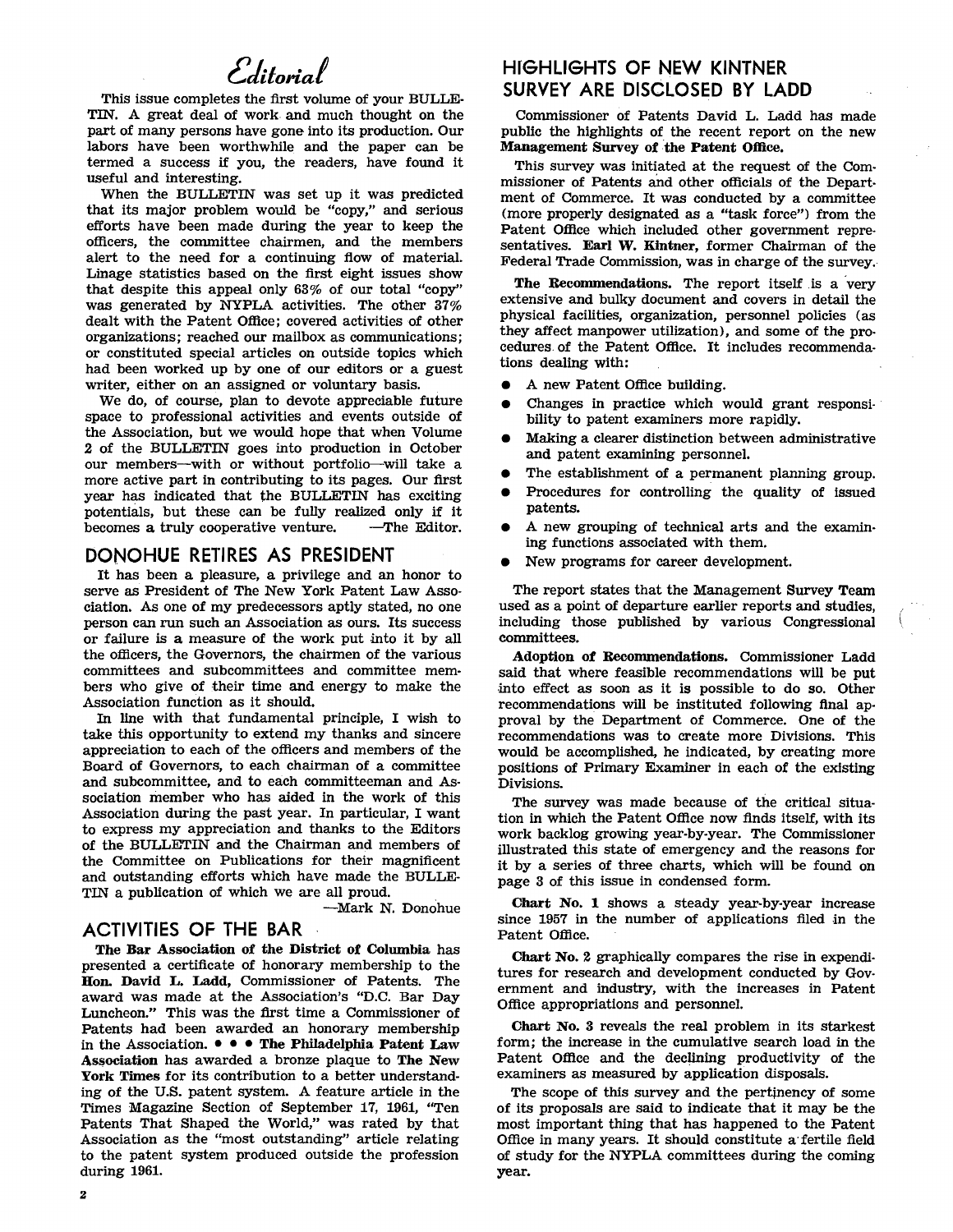# **NEW ADMINISTRATION TAKES DEFICE AT ANNUAL MEETING**

The slate of officers and governors presented by the Nominating Committee for the ensuing Association year was unanimously accepted by the members present at the annual meeting on May 24th. The new administration took office immediately upon its election. The officers and governors elected are as follows:

| President                                  | $\sim$ Cyrus S. Hapgood |
|--------------------------------------------|-------------------------|
| First Vice President — Ralph L. Chappell   |                         |
| Second Vice President — John N. Cooper     |                         |
| Third Vice President  — Albert C. Johnston |                         |
| Secretary                                  | - Frank W. Ford. Jr.    |
| Treasurer                                  | - Albert C. Nolte       |
| Governors (3 years)                        | - Mark N. Donohue       |
|                                            | Henry W. Koster         |
|                                            | Robert E. Isner         |

#### **MESSAGE FROM PRESIDENT HAPGOOD**

I am most grateful for the honor of serving as President of The New York Patent Law Association.

The members of this Association, now in its fortyfirst year, can take pride in its stature and in the conduct of its affairs over the years. Its successes have been due in large measure to the interest shown by its members in the many activities of the Association and to the work of its committee members, Board of Governors and officers, under the able leadership of its past presidents. As your new President, I shall try to provide a continuation of that leadership.

I take this opportunity to commend Mr. Mark N. Donohue for the exemplary manner in which he conducted the office of President throughout the past year. The entire membership, I am sure, joins in my tribute to his devotion and accomplishments in performing the -Cyrus S. Hapgood duties of that office.

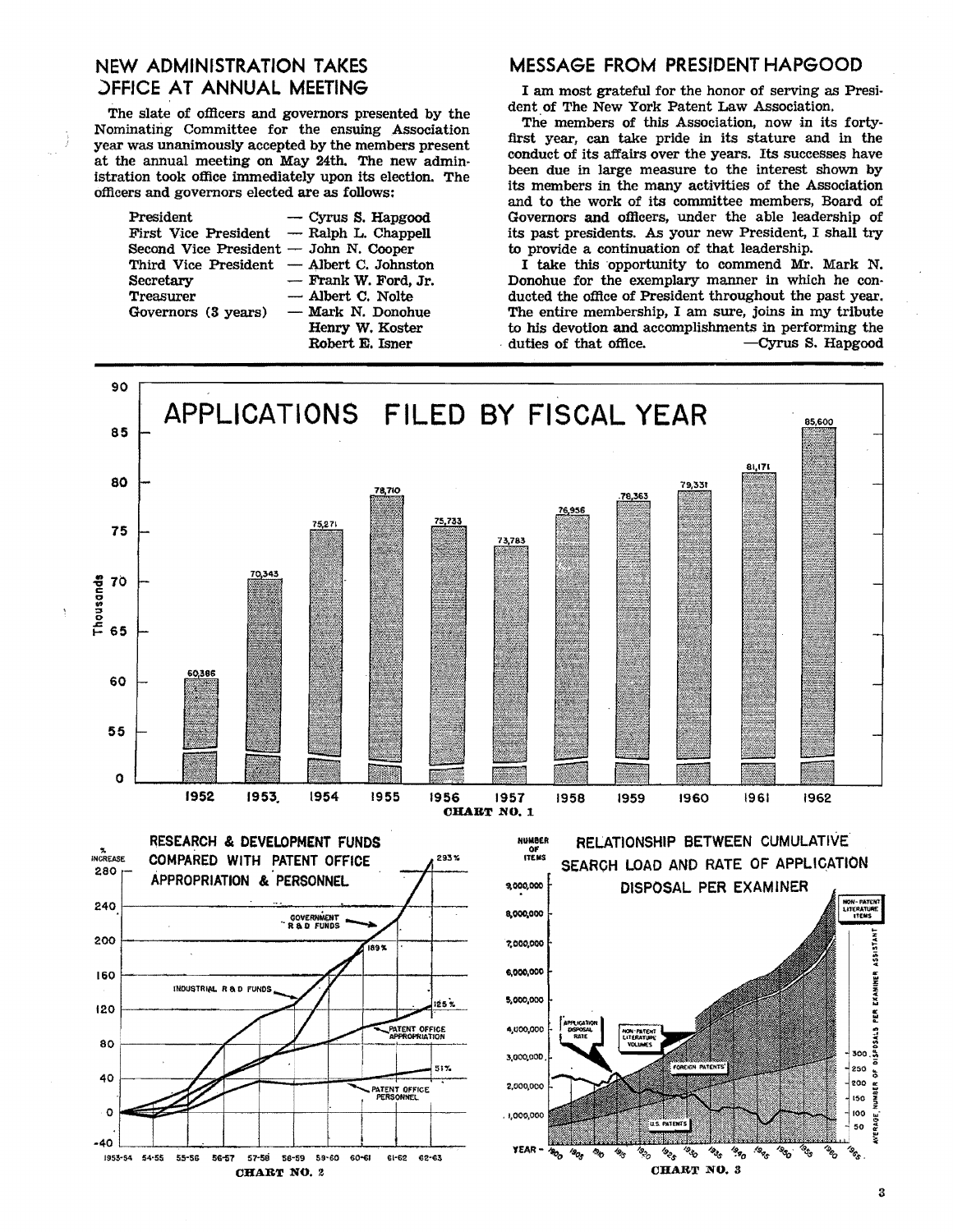# Title vs. License - "Statement of Principles" Submitted to Government

The National Council of Patent Law Associations has submitted to the Administration and the various Government agencies concerned a Statement of Principles for the Evaluation of Federal Government Patent Policy. This was done in an endeavor to assist the Government in resolving the confiict between the patent title policy and the patent license policy relative to Government research and development contracts.

The NYPLA, as a member of the National Council, has participated in submitting this statement to the Government. Working through its Subcommittee on Government Relations to Patents, of which Hugh A. Chapin is chairman, it has itself submitted the statement to New York State congressmen and others particularly concerned with the Government's patent policy.

This Statement of Principles is said to be the product of an extensive study based upon a thorough examination of the many writings on the subject and the applicable statutes.

The Statement of Principles is set forth in full, below.

"1. Since the ultimate outcome of the current cold war between the Free World and the Communist World may well be dependent upon future technological advancements made in the United States, the overriding and controlling consideration must be the adoption of, or continued adherence to, that policy which will provide the greatest incentive and stimulation to the making of such advancements.

"2. Any policy with respect to research and development work done by industry for the Government should accordingly be such that the Government will be provided with the best solutions to its problems in the shortest time.

"3. Industry should be given such incentives to use its best efforts to accomplish this, and to stimulate competition for research and development work, as are consistent with the needs of the Government and the public.

"4. Industry's prospect of owning patent rights on inventions developed by it in such work

(a) provides an important incentive to solve problems in a practical manner;

(b) encourages all-out efforts by contractors; and

(c) promotes the further development of inventions to adapt them and make them available for use by the public.

"5. Industry ownership is not inconsistent with meeting the needs of the Government, since the Government's interest is, and should be, to be free to make, or to have made for it, and to use the invention in governmental work without charge, which interest can be satisfied by the grant of a free license to the Government by the contractor.

"6. Industry ownership is not inconsistent with the needs of the public, for the risk, which is rare if not nonexistent, of 'suppression' of the invention by the contractor's failing to develop the invention for use by the public, can be eliminated in appropriate situations by compulsory licensing provisions. So-called 'suppression' is generally the result of lack of demand for the invention in its existing form.

"7. Any statute or regulation dealing with Government patent policy should take into account at least the following factors in order to protect the needs of the Government, the contractor, and the public:

(a) the nature and intended use of the Invention;

(b) the extent to which the Government initiated and fostered the development;

(c) the extent to which the contractor was-previously in possession of developments and inventions in the field, and the relation of the particular invention to this previous work;

(d) whether the invention was made or reduced to actual practice by the contractor before or after un· dertaking the work for the Government; and

(e) whether the invention has any possible commer. cial applications, the further development of which would require the speculative risk of substantial capital to make the invention available to the public.

"8. The withholding of patent rights from the con· tractor is justified, if at all, only as a recognized exception to a policy that the public interest is gen· erally best served by private ownership of patented inventions made by the contractor. The rare exception might be made when, in the Government contracting officer's judgment, the following conditions are met:

(a) the situation involves the creation and development of a new technological field where there is no significant non·governmental experience to build upon;

(b) virtually all funds required are furnished by the Government; and

(c) any invention which may be made under the contract would be likely to dominate the field or be of critical Significance to it.

"9. The invention covered by any Government-owned patent should be available to any member of the public indiscriminately and without charge.

"10. The Government should not embark upon a policy of licensing the public for a royalty or other fee because

(a) such a policy would require the Government to enforce its patents in the courts against those who refused to pay the fee, resulting in complicated, expensive and anomalous litigation;

(b) such a policy might involve the granting of exclusive licenses, which would risk discriminations and abuse (such as plagued the British Crown in the granting of monopolies' in the 17th Century and resulted in the Statute of Monopolies); and

(c) such a policy would put the Government in the incongruous position of granting to itself patents of financial value for enforcement against its own citizens."

### Frank E. Barrows

Frank E. Barrows, a member of this association since 1922, died on May 29th at the age of 73, following an operation. Mr. Barrows, who had been a partner in the law firm of Pennie, Edmonds, Morton, Barrows and Taylor since 1919, served as president of the NYPLA for the year 1952-53. He had been active in politics in Glen Ridge, N.J., his home, serving as mayor from 1936-40. He is survived by his widow Mrs. Susan Carr Johnson Barrows, two daughters and three sons.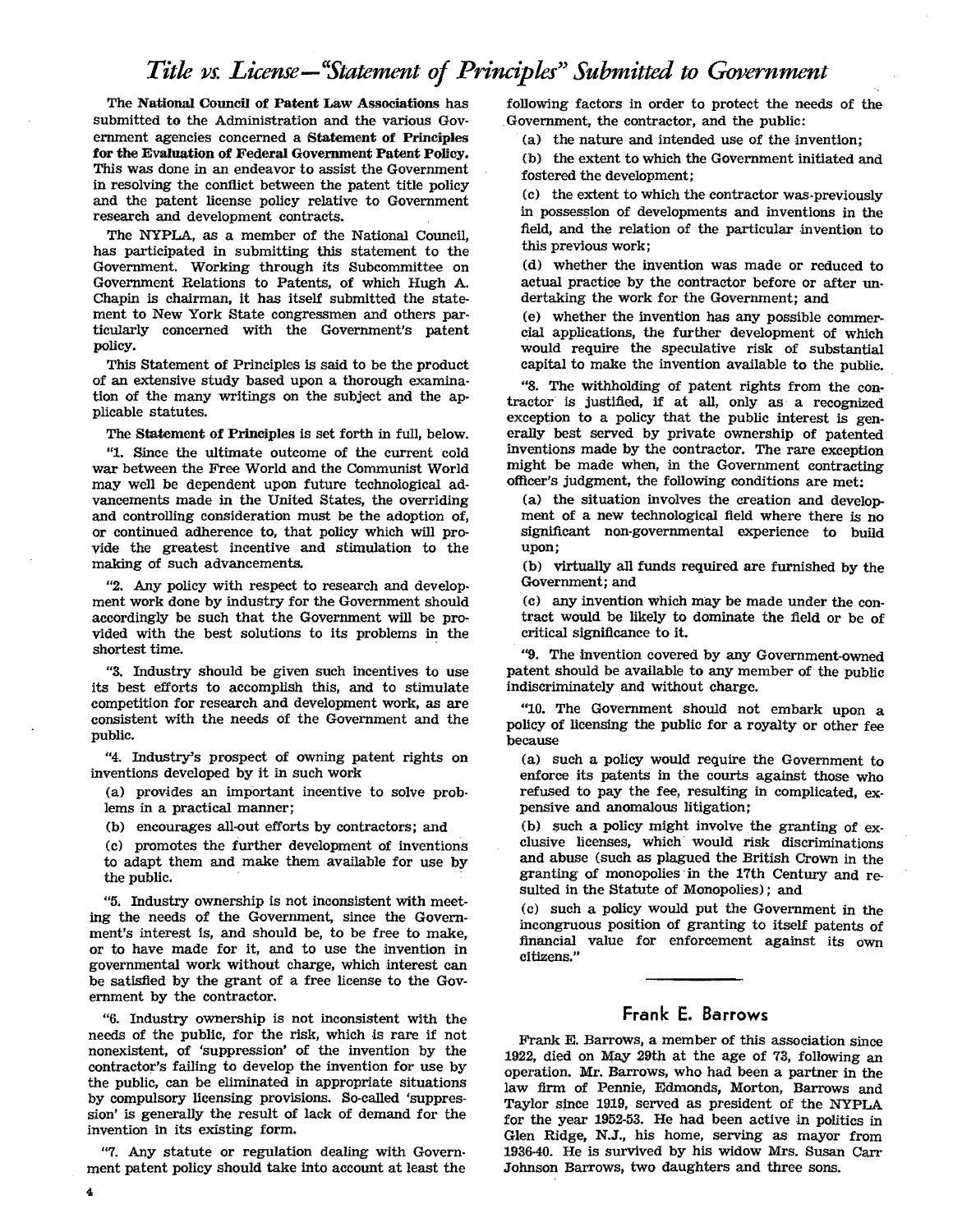#### UNAUTHORIZED PRACTICE OF LAW

 $\sim$  The Supreme Court of Florida has decided that a registered patent attorney who is not a member of the Florida Bar may not prepare and prosecute patent applications in Florida. In State ex reI. the Florida Bar v. Sperry, 133 USPQ 157 (1962), the court said that such work constituted the practice of law, making the practitioner "amenable to the rules and regulations of Florida courts." This decision is in contrast to Chicago Bar Association v. Kellogg, 83 USPQ 269 (1949), which allowed a registered patent attorney who was not a member of the local bar to prepare and prosecute patent applications in Illinois.

The underlying constitutional issue as to whether the federal government, acting through the Patent Office, has exclusive control over patent prosecution practice was raised in Battelle Memorial Institute v. Green, 133 USPQ 49 (1962). In that case, the Ohio Court of Appeals, Franklin County, held that such control was exclusively vested by the United States Constitution and by Acts of Congress in the Commissioner of Patents and held that state courts could not exercise control over that which "they do not have the power to authorize in the first instance."

The lower court in Battelle also reached the conclusion that the preparation and prosecution of patent applications constituted the practice of law. The Ohio Court of Appeals, however, did not rule on this aspect and it left open the question as to whether Battelle, a corporation, was engaged in the unauthorized practice of patent law. Presumably the Ohio court viewed this as a matter for the Commissioner of Patents to determine.



With the category of "Works of Art" being utilized more frequently in Copyright Office registrations, especially for those in the design field, an article appearing in the next issue of the Journal of the Patent Office Society, "Copyrights, The Artist, And Filing Delay," by Cameron K. Wehringer, is indeed timely.

The question of filing delay considered therein, moreover, is of general application in the Copyright field.

Since the decision in Washingtonlan v. Pearson in 1938, 306 U.S. 30, it has been generally considered that statutory copyright is obtained for a published work, by publication plus proper copyright notice. Registration or filing has been secondary, required only prior to a suit for infringement, which might be many years later.

Mr. Wehringer has given thoughtful consideration to the policy considerations involved, contrasting "mere" delay with "deliberate" delay in the light of the cases and the practices in the field and considering also the proposed Revision of the Copyright Law in this area.

In a field where trade practices do not necessarily jibe with law, it is refreshing to see new thought given to the problems.

"Washingtonian Revisited by Wehringer," an appro· priate suggested sub·title, is a worthy addition to copyright literature.

-Theodore R. Kupferman

#### JOTTINGS ON THE ANNUAL MEETING

Cyrus S. Hapgood was duly installed and presented with the president's gavel at the 40th Annual Meeting of the Association on May 24th. In his statement of acceptance he spoke in laudatory terms of the way in which Mark Donohue and his administration had carried on the work of the Association during the past year. • • The new president said the response to the committee questionnaire had been overwhehning and that it would not be possible to place everyone on the committee of his choice.

The only surprise of the meeting was the presentation of a resolution: "RESOLVED: A Committee be ap· pointed by the President to consider a change of name of the Association to a name similar to 'The New York Patent, Trademark, and Copyright Law Association,' and that the Committee so appointed report to the Association the reasons for and against such change." The resolution passed but the vote was close enough to require a show of hands.

In his report for the Board of Governors Mark Donohue mentioned among other items the large number of bills on which the Association had filed a report or taken a position during the year.  $\bullet \bullet \bullet$  He noted the past year as of particular significance to the Association because of the institution of the BULLETIN and offered special commendation to the BULLETIN staff for the successful handling of this publication. He also expressed his appreciation of the splendid job the meetings and forum committee had done.  $\bullet \bullet \bullet$  Albert Nolte, our. treasurer, reported NYPLA assets of \$30,449.56 in bonds and cash.

In the summary reports presented on behalf of the various committees, Cyrus Hapgood said the Association had commented favorably on the proposed location of the Patent Office in Langley, Virginia.  $\bullet \bullet \bullet 40$  new members were reported for the year by John Cooper. • • • George Whitney urged that members submit suggestions for the next year to the meetings and forum committee, and indicated that the committee was tentatively reserving the Pierre for the dinner-dance and the Waldorf for the annual dinner, although one of the newer hotels had been considered.  $\bullet \bullet \bullet$  Eben Graves said that the ethics committee had presented to the Department of Justice the matter of patent practice by engineers not registered in the Patent Office and that these cases were now being investigated by the F.B.L

Tennes Erstad reporting for the employment committee said that it had filled 25 secretarial positions during the year and 13 professional positions, but that its register still showed 4 secretarial jobs available and 66 professional openings.  $\bullet \bullet \bullet$  The library committee, according to Saxton Seward, is still trying to complete its collection of photographs of past presidents.  $\bullet \bullet \bullet$ John Neary, Jr. said that the legal referral committee was cooperating with the City Bar which had agreed to take over our referrals provided that we would con· tribute seven lawyers to its panel.

R. Morton Adams reported that the committee on economic matters had made little real progress on the problem of "how to increase take-home pay," but promised an immediate report when the solution was found. • • Robert Ossan said that the writers bureau of the public information committee was working on a monograph entitled "The Patent Lawyer," and also mentioned the possibility of establishing a summer patent workshop on the Fairleigh-Dickinson campus.  $\bullet \bullet \bullet$ Henry Sharpe, speaking for the publications committee, asked for comments from the members on what they want to see in next year's BULLETIN.

Editor's Note: Mr. Kupferman is a former president of the Federal Bar Association of New York, New Jersey and Connecticut; Chairman of the Committee on International Copyright and Trademark Relations of the Section of International and Comparative Law of the American Bar Association; and Assistant Professor of Law, New York Law School.